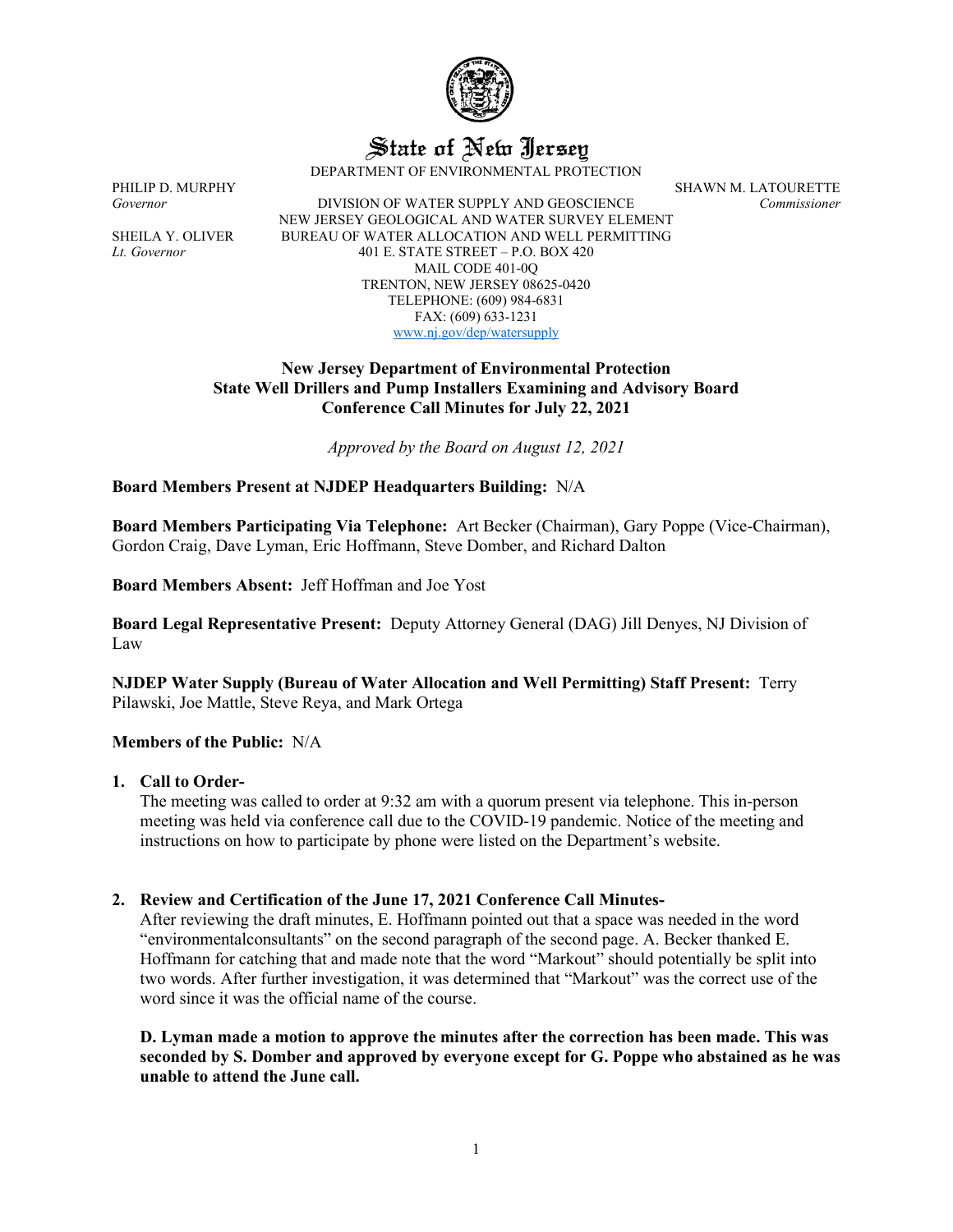# **3. Licensing-**

## *Review of License Applicants*

The Board members reviewed the applicant information for three environmental resource and geotechnical (ERG) well driller licenses. A. Becker asked if there was any discussion needed for the license candidates. No further discussion was needed. The license applications reviewed are as follows:

| <b>License Type</b> | <b>Applicant Name</b>  | <b>Employer</b>        |
|---------------------|------------------------|------------------------|
| <b>ERG</b>          | <b>Brandon Tolbert</b> |                        |
| <b>ERG</b>          | Donatas Zvirblis       | Geo Drilling LLC       |
| <b>ERG</b>          | Charles Sweet          | SGS North America Inc. |

**A motion to approve the three license applicants was made by G. Poppe, seconded by D. Lyman, and approved unanimously.**

# **4. Continuing Education-**

Two courses were presented to the Board for approval. Both courses were deemed to be administratively complete by the Department.

# *National Drilling Association (NDA) 2021 Convention*

A. Becker stated that NDA is seeking seven continuing education points (CEPs) for this conference and asked if anyone had any comments about the classes. R. Dalton asked to discuss the course entitled, "Don't Kill Your Golden Goose – Protect & Perpetuate Your Business" in more detail. He stated that it does not appear related to well drilling as it pertains to business practices. G. Craig discussed the importance of business-focused courses for well drillers and pump installers who are also business owners or who are looking to own businesses in the future. G. Poppe and A. Becker said that they agreed with G. Craig. The benefits of business courses being taught at a drilling convention were discussed, as several members noted that a more prepared and organized businessperson will run a more efficient company and be better equipped to comply with regulatory requirements and less prone to cutting corners. A. Becker added that he sees R. Dalton's point and said that when he initially reviewed the packet he was on the fence about the course.

S. Reya and the Board clarified that the keynote presentation was not included in the list of courses for which NDA was seeking approval.

**A motion to approve all the listed courses for the NDA 2021 Convention was made by G. Craig, seconded by G. Poppe, and approved by all except for S. Domber, who was opposed. The motion passed.**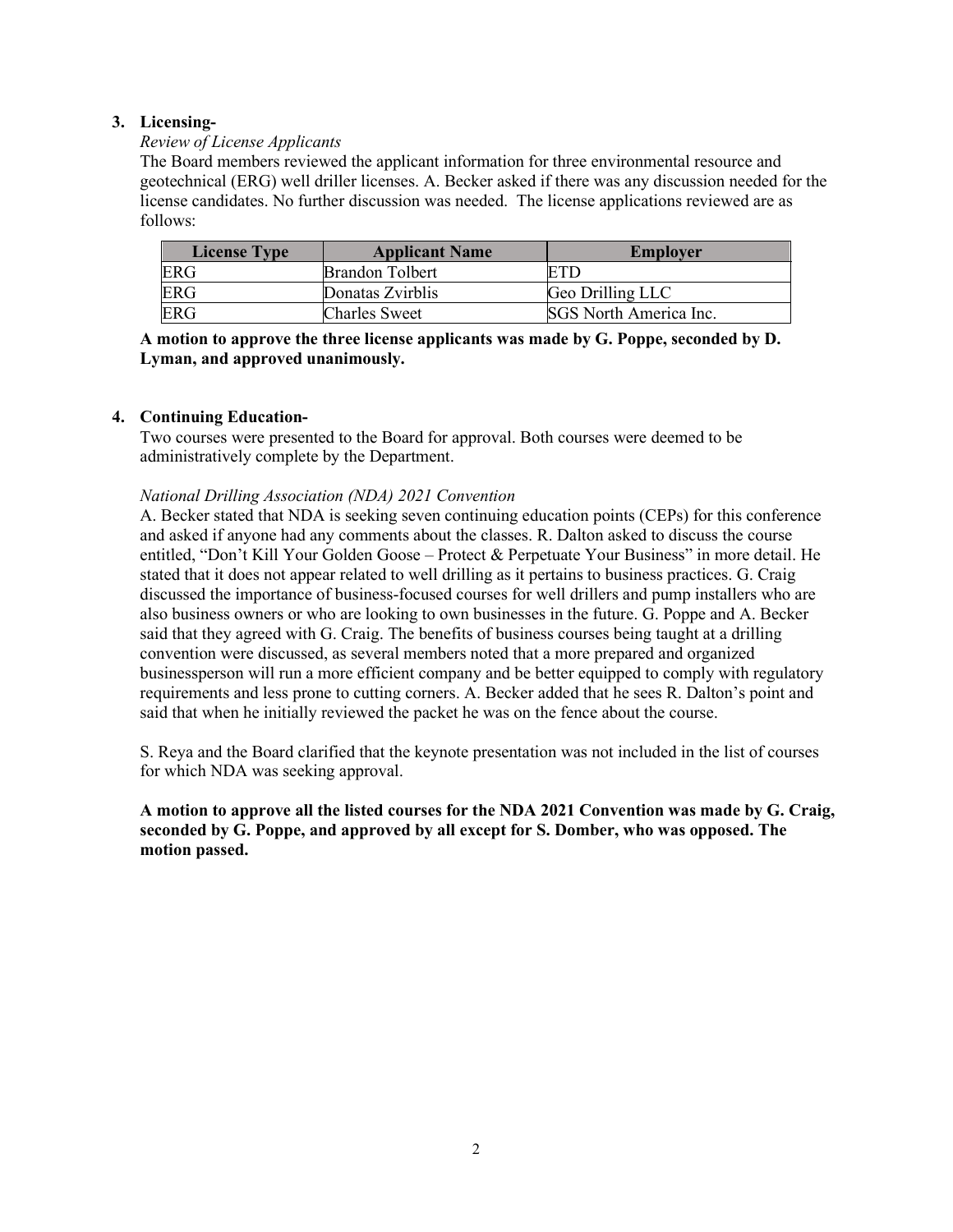### **Approved NDA courses:**

| <b>Course Name</b>                                                                 | <b>Points</b>   |
|------------------------------------------------------------------------------------|-----------------|
| The Operational Limits of Measuring While Drilling for Geotechnical                | 1 Technical CEP |
| Site Characterization                                                              |                 |
| Accidents: How They Happen and How to Avoid Them                                   | 1 Safety CEP    |
| Growing Your Business by Adding CPT to Your Capabilities                           | 1 Technical CEP |
| Drilling Aspects of the TDEC Order Project                                         | 1 Technical CEP |
| Grouting of Off-Shore Wind Farms Electric Cables Land Approach                     | 1 Technical CEP |
| Underground Utilities: Increasing Safety Through Better Understanding   Safety CEP |                 |
| of Utility Locating Practices and Geophysical Methods                              |                 |
| Don't Kill Your Golden Goose – Protect & Perpetuate Your Business                  | 1 Technical CEP |

## *Parkhurst – Rules and Regs Course*

S. Reya introduced the Parkhurst Distributing course, *Overview of the Statutes, Rules and Regulations Governing the Water Well Industry in New Jersey*, to the Board. He explained that a similar course from this course provider was approved during the 2019/2020 continuing education cycle and was renewed for this continuing education cycle. This version of the course was shortened to three hours and covers some of the same topics, focusing only on the rules and regulations.

# **A motion to approve Overview of the Statutes, Rules and Regulations Governing the Water Well Industry in New Jersey for three technical CEPs was made by R. Dalton, seconded by D. Lyman, and approved unanimously.**

#### **5. Ongoing Board Product Review: June 25, 2021 CETCO Grout Demonstration Recap-**

A. Becker apologized for missing the grout demonstration, which was held on Friday, June  $25<sup>th</sup>$  in Bedminster, NJ, as he had a scheduling conflict that prevented him from attending. G. Craig, R. Dalton, and D. Lyman attended from the Board; S. Reya and M. Ortega attended from the Department. A. Becker thanked R. Dalton for drafting a report about the demonstration and asked him to discuss his findings with the rest of the Board.

R. Dalton discussed the grout mixture with the Board and said that it might be good for CETCO to conduct some additional tests with their grout due to the large graphite flakes which they use. He added that it might be possible for the grout to develop a preferred orientation when placed in a borehole that could potentially adversely affect permeability. R. Dalton noted that this concern is more relevant to cement-based grouts containing this form of graphite, not the bentonite-based geothermal grout currently under review.

R. Dalton and G. Craig discussed the pumpability of the grout, stating that it pumped very easily. G. Craig noted that he was amazed that the grout pumped easily even though the  $\frac{3}{4}$ " joints of the tremie pipe.

A. Becker asked if anyone had a sample that he could see once the Board resumed in-person meetings. S. Reya said that he had a sample, and he would bring it to the next in-person meeting for him to see.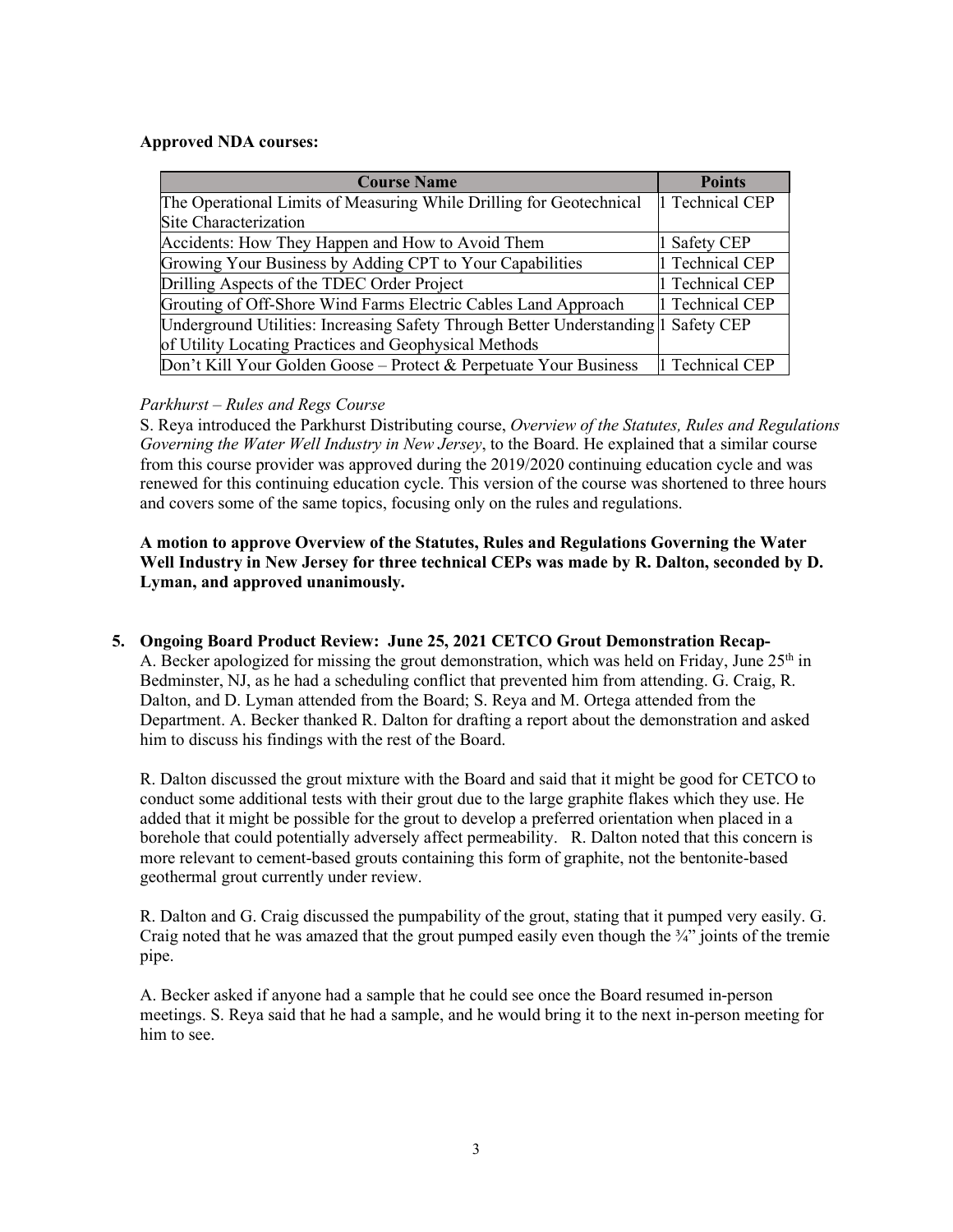G. Craig asked if the Department received the permeability tests back. S. Reya said that CETCO took samples from the mixer and the borehole and sent them to a third party, but the Department has not received the results.

### **6. Disinfection of Wells by Unlicensed Individuals-**

DAG J. Denyes recapped the discussion from the June 2021 meeting. She reiterated that the Board would like to take action against an unlicensed individual who may have improperly tried to disinfect a well. She stated that her office is still working on responding to J. Hoffman, who at the last meeting asked her to investigate if this was covered by the well rule. J. Denyes said that her preliminary findings are that the disinfection of wells is not prohibited for unlicensed individuals, but they are still reviewing the Safe Drinking Water Act to make a final determination.

J. Denyes asked if any of the Board members directly observed this or if they received a complaint from someone else. D. Lyman stated that a licensed pump installer had reported the situation to him, which compelled him to discuss it at the June meeting. The licensed pump installer was called to the house where the improper well disinfection had occurred and discovered chlorine pellets in the well pit. He added that it did not appear that the well cap was ever opened. J. Denyes asked if this person advertises that they conduct well disinfection. D. Lyman said yes and that he has the individual's business card. J. Denyes asked if a copy of the card could be sent to her.

J. Denyes asked if the Board members had any questions for her. D. Lyman reiterated that he believes that well disinfection should be considered a well repair. The Board members explained the process of disinfecting a well and the dangers associated with the practice, if not done properly, with J. Denyes. She asked if a homeowner could potentially poison the water in their own well by attempting to disinfect it, to which the Board members said that it was possible.

A. Becker asked if the Board would have a decision by the next meeting. J. Denyes said that they should have the response finalized by the next meeting. The Board will take action after the report has been completed.

R. Dalton urged the Board to proceed carefully with this matter. He noted that geologists and environmental consultants regularly open wells to take samples or obtain water level measurements.

#### **7. Bureau Site Inspections (Blueberry Farms) and Enforcement-**

T. Pilawski said that Well Permitting staff has been assisting with inspecting blueberry farms in Atlantic County in late-June and throughout July. These intradepartmental inspections are being conducted with the Division of Water Compliance and Enforcement, the Division of Water Quality, the Bureau of Water Systems Engineering, and the Bureau of Safe Drinking Water. T. Pilawski explained that these inspections arose due to reports of alleged sewage running into blueberry fields. M. Schumacher, of the Well Permitting Section, took a lead role in developing maps and conducting well searches for each farm.

T. Pilawski noted that nothing egregious has been found yet and that there were still a few more inspections that still needed to occur. T. Pilawski expanded on the Department's findings. She said that Department staff found some wells that were too close to septic systems and others that were unpermitted.

A. Becker asked about whether an enforcement would be provided. T. Pilawski said that the Well Permitting Section is still working out how to proceed with J. Altieri's recent retirement. She added